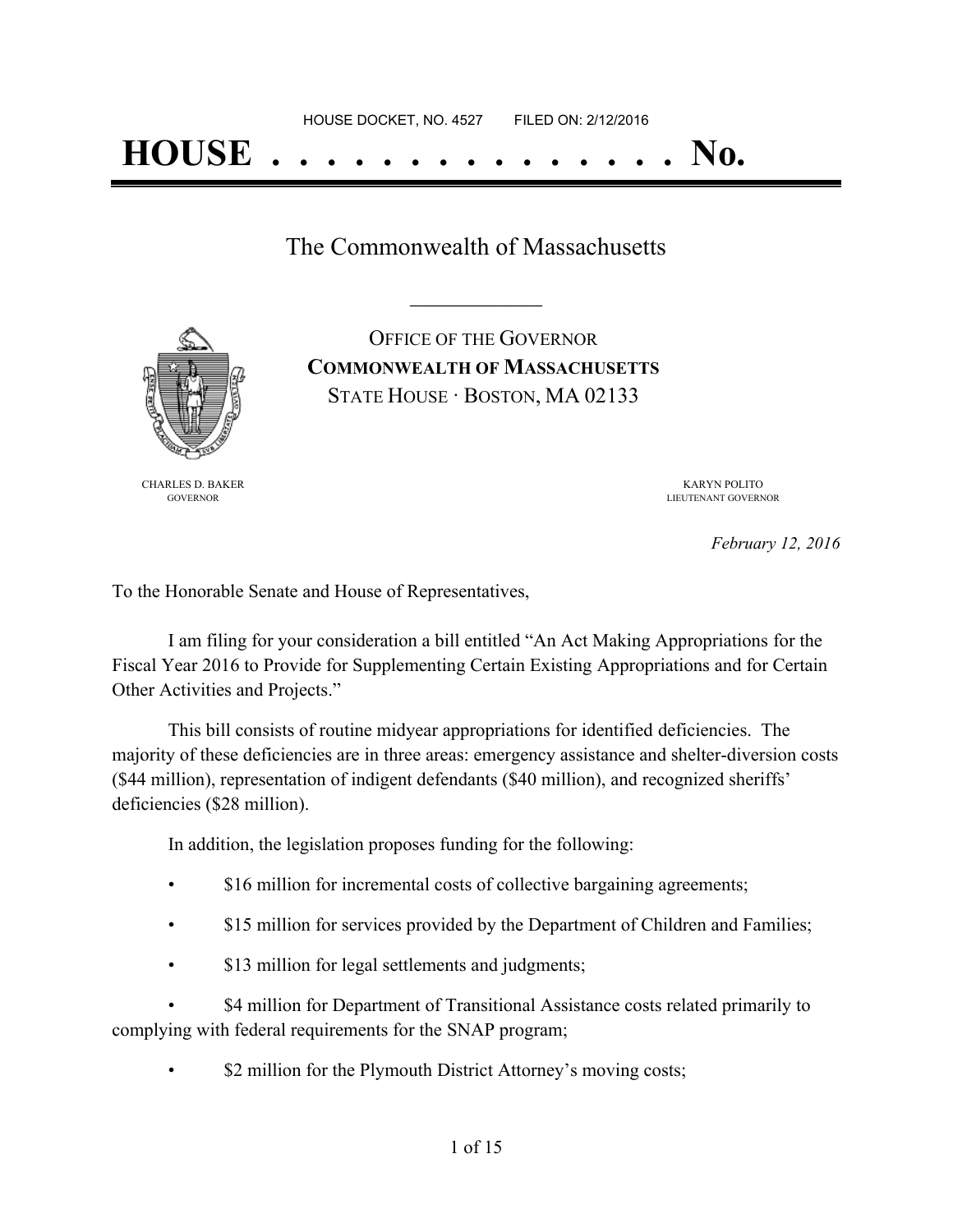\$2 million for unanticipated costs of administering MCAS and PARCC tests;

• \$1 million for remaining projected Department of Corrections deficiencies after implementation of a mitigation plan;

\$870,000 for costs of the Department of Fish and Game, paid out of the Inland Fisheries and Game Fund;

\$200,000 to hire more Sex Offender Registry Board hearing officers and thereby reduce backlogs in hearings; and

• Other authorizations and technical corrections including authority to spend previously-identified funds for Department of Corrections pharmacy costs, MassHealth transferability, and authorization to direct FEMA funds from last winter's storms to future snow and ice costs.

This legislation would also authorize the Department of Youth Services to provide services to individuals previously served by the Department up until age 22. It also ensures that the Commonwealth complies with the federal Workforce Innovation and Opportunity Act by the federally-imposed deadline of June 30, 2016.

In total, the legislation I am filing includes supplemental funding requests of \$169.5 million (\$165.5 million net). Sufficient revenues are estimated to be available to finance these appropriations.

In addition, I am recommending that two fiscal year 2016 appropriations be continued into fiscal year 2017, in connection with my fiscal year 2017 proposed budget.

Because many of the fiscal year 2016 items require supplemental funding by the end of March, I urge you to enact this legislation promptly.

Respectfully submitted,

Charles D. Baker, *Governor*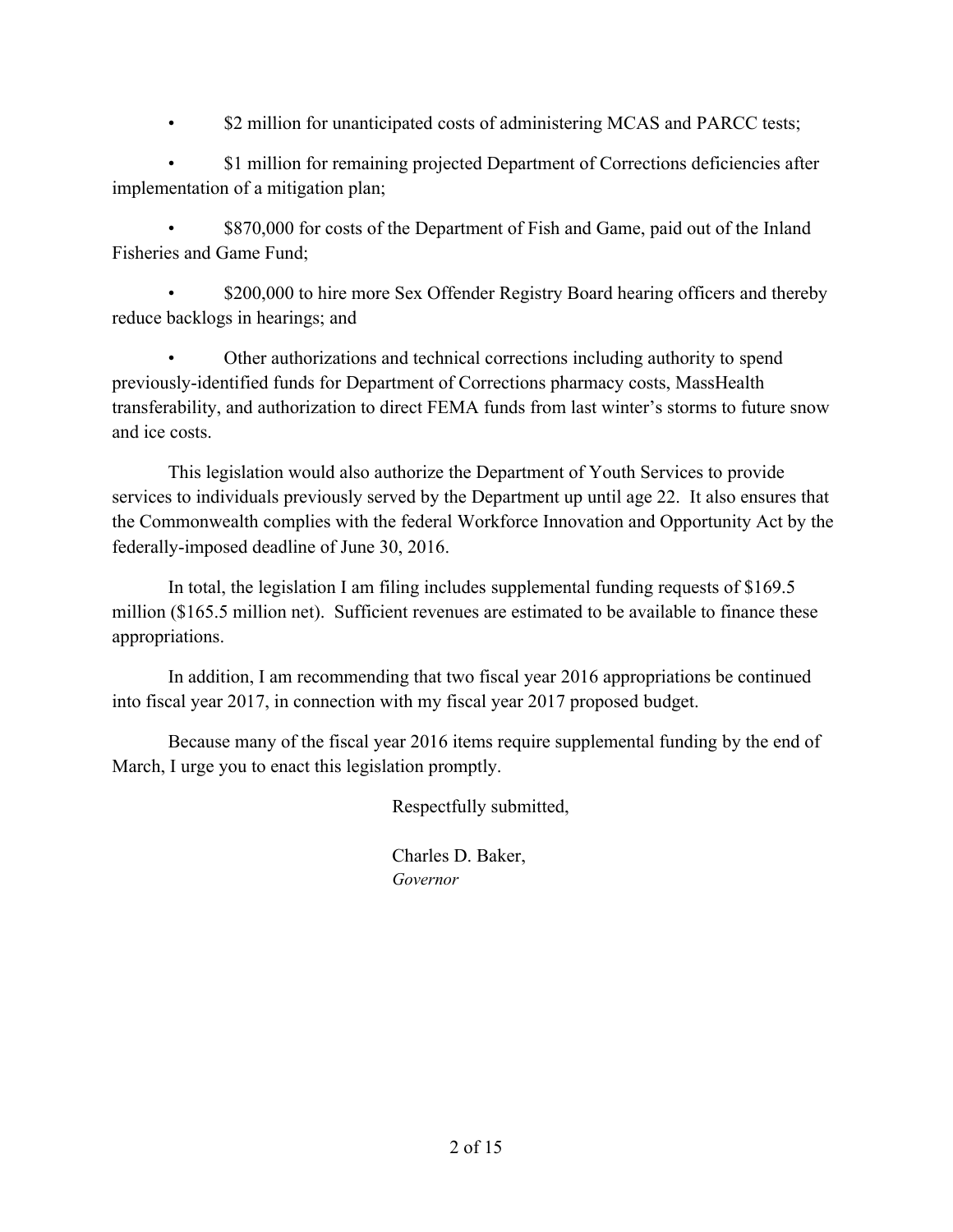# **HOUSE . . . . . . . . . . . . . . . No.**

## The Commonwealth of Massachusetts

**In the One Hundred and Eighty-Ninth General Court (2015-2016) \_\_\_\_\_\_\_\_\_\_\_\_\_\_\_**

**\_\_\_\_\_\_\_\_\_\_\_\_\_\_\_**

An Act making appropriations for the fiscal year 2016 to provide for supplementing certain existing appropriations and for certain other activities and projects.

*Whereas,* The deferred operation of this act would tend to defeat its purpose, which are forthwith to make supplemental appropriations for fiscal year 2016 and to make certain changes in law, each of which is immediately necessary to carry out those appropriations or to accomplish other important public purposes, therefore, it is hereby declared to be an emergency law, necessary for the immediate preservation of the public convenience.

Be it enacted by the Senate and House of Representatives in General Court assembled, and by the authority *of the same, as follows:*

| $\mathbf{1}$   | SECTION 1. To provide for supplementing certain items in the general appropriation act                |
|----------------|-------------------------------------------------------------------------------------------------------|
| $\overline{2}$ | and other appropriation acts for fiscal year 2016, the sums set forth in sections 2 to 2C, inclusive, |
| 3              | are hereby appropriated from the General Fund unless specifically designated otherwise in this        |
| 4              | act or in those appropriation acts, for the several purposes and subject to the conditions specified  |
| 5              | in this act or in those appropriation acts, and subject to the laws regulating the disbursement of    |
| 6              | public funds for the fiscal year ending June 30, 2016. These sums shall be in addition to any         |
| $\overline{7}$ | amounts previously appropriated and made available for the purposes of those items.                   |
|                |                                                                                                       |

8 SECTION 2.

#### 9 JUDICIARY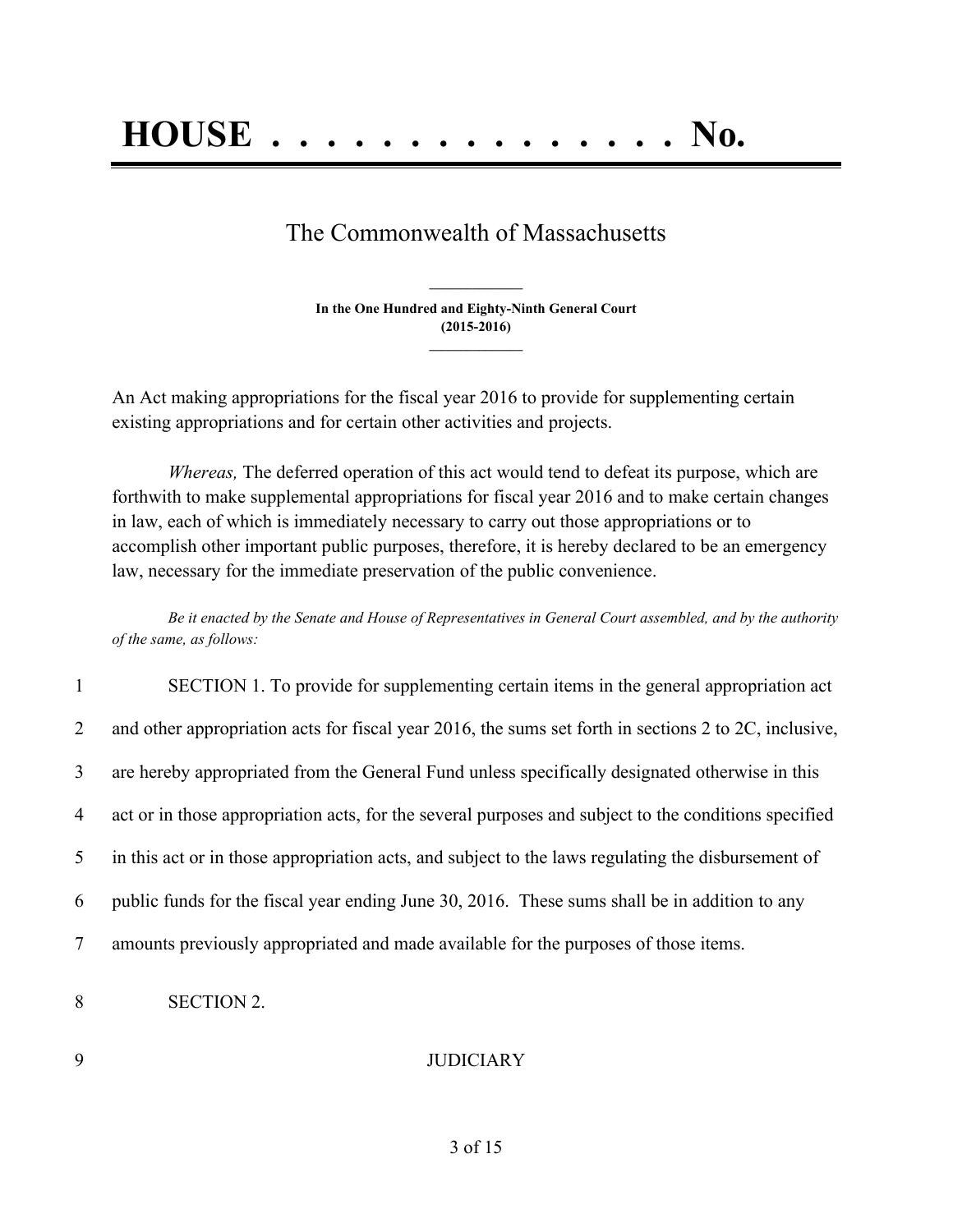| 10 |           | <b>Committee for Public Counsel Services</b>         |
|----|-----------|------------------------------------------------------|
| 11 | 0321-1510 |                                                      |
| 12 | 0321-1520 |                                                      |
| 13 |           | PLYMOUTH DISTRICT ATTORNEY                           |
| 14 |           | <b>Plymouth District Attorney</b>                    |
| 15 | 0340-0800 |                                                      |
| 16 |           | EXECUTIVE OFFICE OF ENERGY AND ENVIRONMENTAL AFFAIRS |
| 17 |           | Department of Fish and Game                          |
| 18 | 2310-0200 |                                                      |
| 19 |           | <b>EXECUTIVE OFFICE OF HEALTH AND HUMAN SERVICES</b> |
| 20 |           | Department of Transitional Assistance                |
| 21 | 4400-1100 |                                                      |
| 22 |           | Department of Public Health                          |
| 23 | 4590-0918 |                                                      |
| 24 |           | Department of Children and Families                  |
| 25 | 4800-0015 |                                                      |
| 26 | 4800-0025 |                                                      |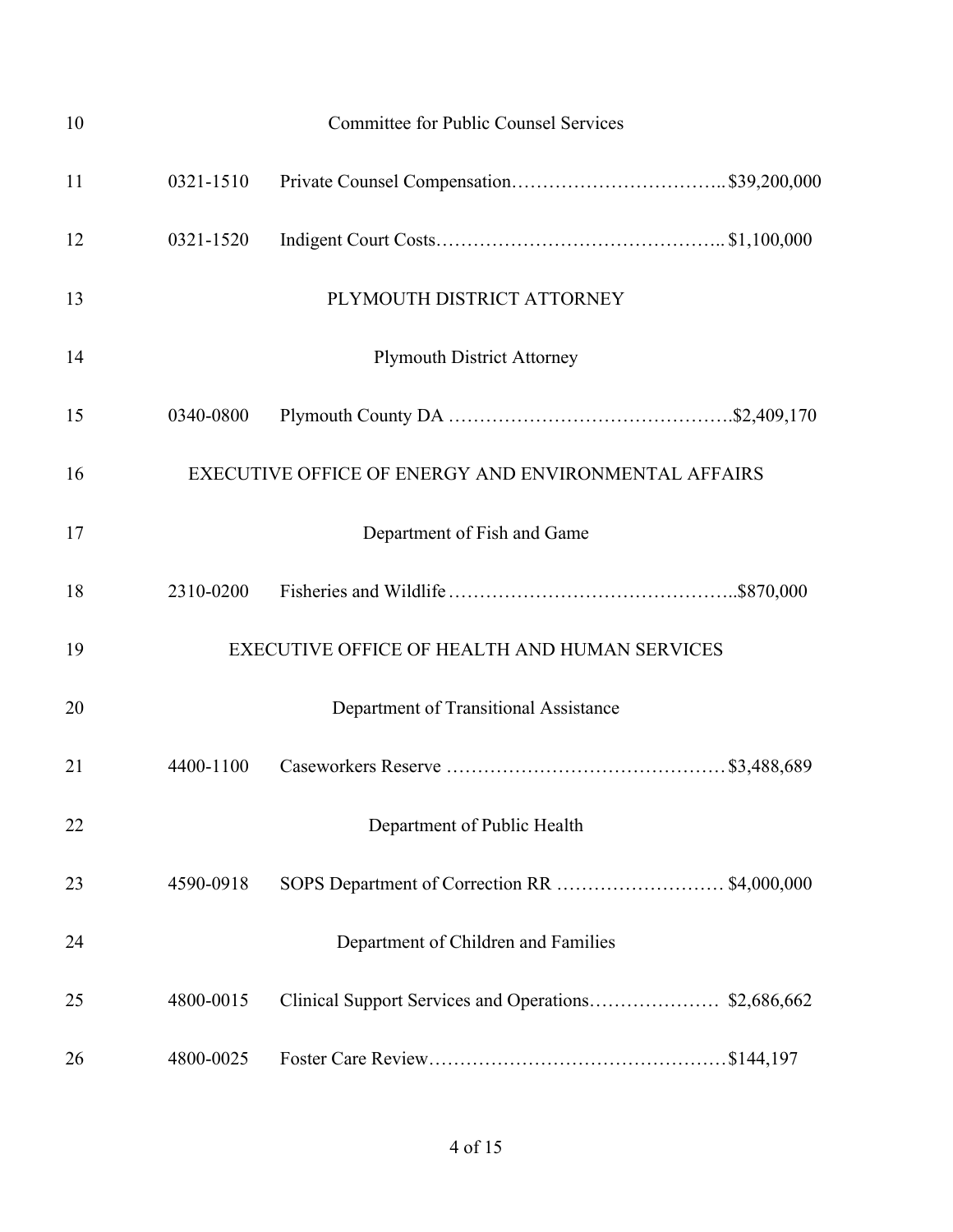| 27 | 4800-0038 |                                                                                |  |
|----|-----------|--------------------------------------------------------------------------------|--|
| 28 | 4800-0041 |                                                                                |  |
| 29 |           | EXECUTIVE OFFICE OF HOUSING AND ECONOMIC DEVELOPMENT                           |  |
| 30 |           | Department of Housing and Community Development                                |  |
| 31 |           | 7004-0101 Emergency Assistance Family Shelter and Services Program\$41,000,000 |  |
| 32 | 7004-0108 | Massachusetts Short Term Housing Transition Program \$2,500,000                |  |
| 33 |           | <b>EXECUTIVE OFFICE OF EDUCATION</b>                                           |  |
| 34 |           | Department of Elementary and Secondary Education                               |  |
| 35 | 7061-9400 |                                                                                |  |
| 36 |           | EXECUTIVE OFFICE OF PUBLIC SAFETY AND SECURITY                                 |  |
| 37 |           | Sex Offender Registry Board                                                    |  |
| 38 | 8000-0125 |                                                                                |  |
| 39 |           | Department of Correction                                                       |  |
| 40 | 8900-0001 |                                                                                |  |
| 41 |           | OFFICE OF THE STATE COMPTROLLER                                                |  |
| 42 |           | Office of the State Comptroller                                                |  |
| 43 | 1599-3384 |                                                                                |  |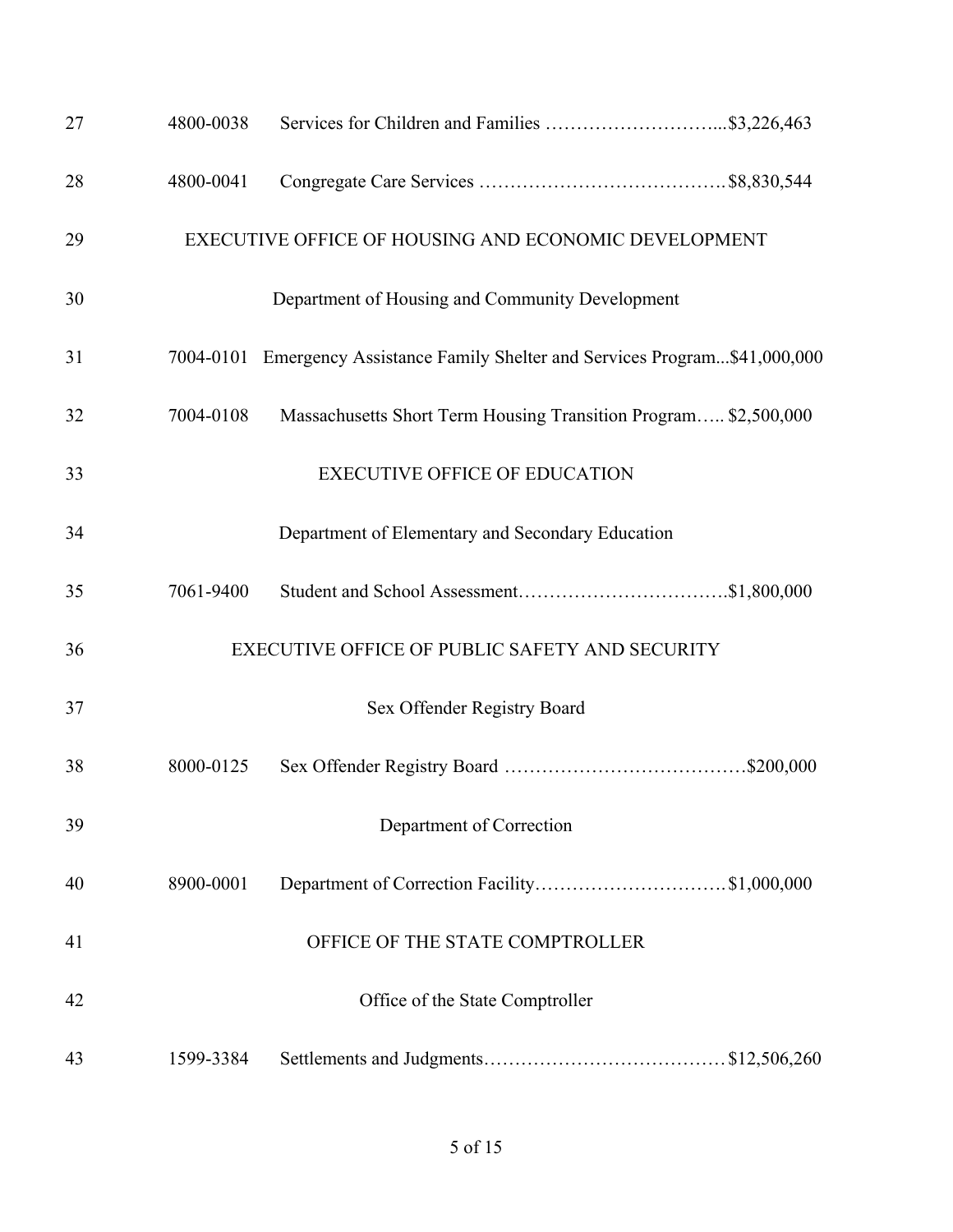| 44 | SECTION 2A. To provide for certain unanticipated obligations of the commonwealth, to                |
|----|-----------------------------------------------------------------------------------------------------|
| 45 | provide for an alteration of purpose for current appropriations, and to meet certain requirements   |
| 46 | of law, the sums set forth in this section are hereby appropriated from the General Fund unless     |
| 47 | specifically designated otherwise in this section, for the several purposes and subject to the      |
| 48 | conditions specified in this section, and subject to the laws regulating the disbursement of public |
| 49 | funds for the fiscal year ending June 30, 2015. These sums shall be in addition to any amounts      |
| 50 | previously appropriated and made available for the purposes of these items. These sums shall be     |
| 51 | made available until June 30, 2016.                                                                 |
| 52 | EXECUTIVE OFFICE FOR ADMINISTRATION AND FINANCE                                                     |
| 53 | Office of the Secretary for Administration and Finance                                              |
| 54 | For a reserve to meet the fiscal year 2016 costs of quarter point benefits<br>1599-4445             |
| 55 | authorized by collective bargaining agreements with the executive branch and ratified by the        |
| 56 |                                                                                                     |
| 57 | For a reserve to meet the fiscal year 2016 costs of salary adjustments<br>1599-4447                 |
| 58 | authorized by collective bargaining agreements with the executive branch that have not yet been     |
| 59 | ratified by the general court; provided, that no funds shall be expended from this item prior to    |
| 60 | ratification of the collective bargaining agreements by the general court\$11,373,102               |
| 61 | For a reserve for identified current year deficiencies documented by the<br>1599-8910               |
| 62 |                                                                                                     |
| 63 | SECTION 2C.I. For the purpose of making available in fiscal year 2017 balances of                   |
| 64 | appropriations which otherwise would revert on June 30, 2016, the unexpended balances of the        |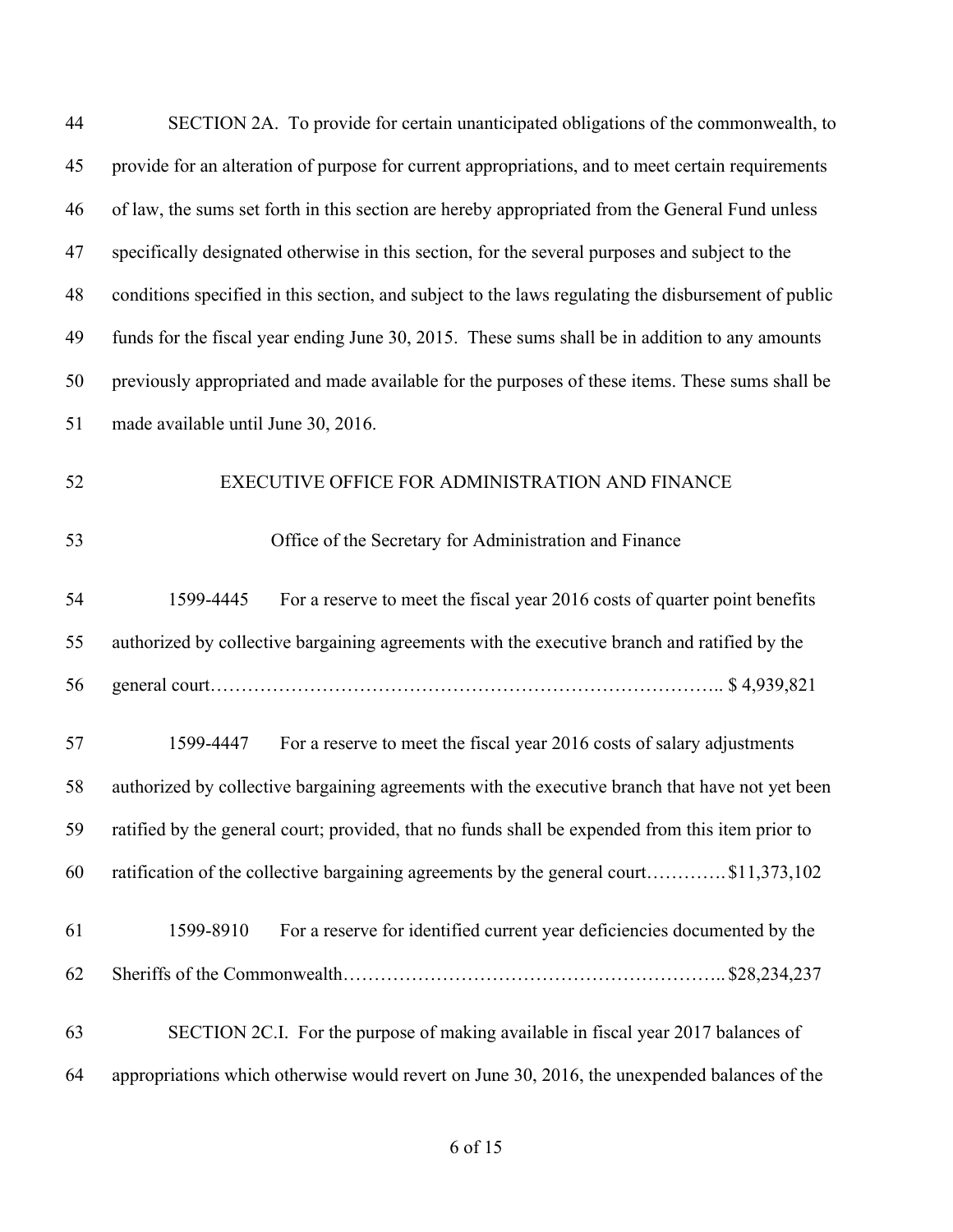| 65 | appropriations listed below, not to exceed the amount specified below for each item, are hereby     |
|----|-----------------------------------------------------------------------------------------------------|
| 66 | re-appropriated for the purposes of and subject to the conditions stated for the corresponding      |
| 67 | item in section 2 of chapter 46 of the acts of 2015. However, for items which do not appear in      |
| 68 | section 2 of the general appropriation act, the amounts in this section are re-appropriated for the |
| 69 | purposes of and subject to the conditions stated for the corresponding item in section 2 or 2A in   |
| 70 | prior appropriation acts. The sums re-appropriated in this section shall be in addition to any      |
| 71 | amounts available for said purposes.                                                                |
| 72 | EXECUTIVE OFFICE OF HEALTH AND HUMAN SERVICES                                                       |
| 73 | Office of the Secretary of Health and Human Services                                                |
| 74 | 1599-0321                                                                                           |
| 75 | EXECUTIVE OFFICE OF HOUSING AND ECONOMIC DEVELOPMENT                                                |
| 76 | Department of Housing and Community Development                                                     |
| 77 | 7004-9024                                                                                           |
| 78 | SECTION 3. There shall be a FEMA Reimbursements Expendable Trust exclusively for                    |
| 79 | the purpose of accepting, on behalf of the Commonwealth, funds received from the Federal            |
| 80 | Emergency Management Agency in connection with the 2015 winter storms, intended to                  |
| 81 | reimburse the Commonwealth for storm, disaster or other emergency-related expenditures              |
| 82 | incurred by the Commonwealth that qualify for reimbursement by the Federal Emergency                |
| 83 | Management Agency. The trust is established and all trust property shall be used and expended       |
| 84 | solely to defray costs incurred by the Commonwealth of Massachusetts for response to and            |
| 85 | recovery from natural and human caused disasters or emergencies, including, but not limited to      |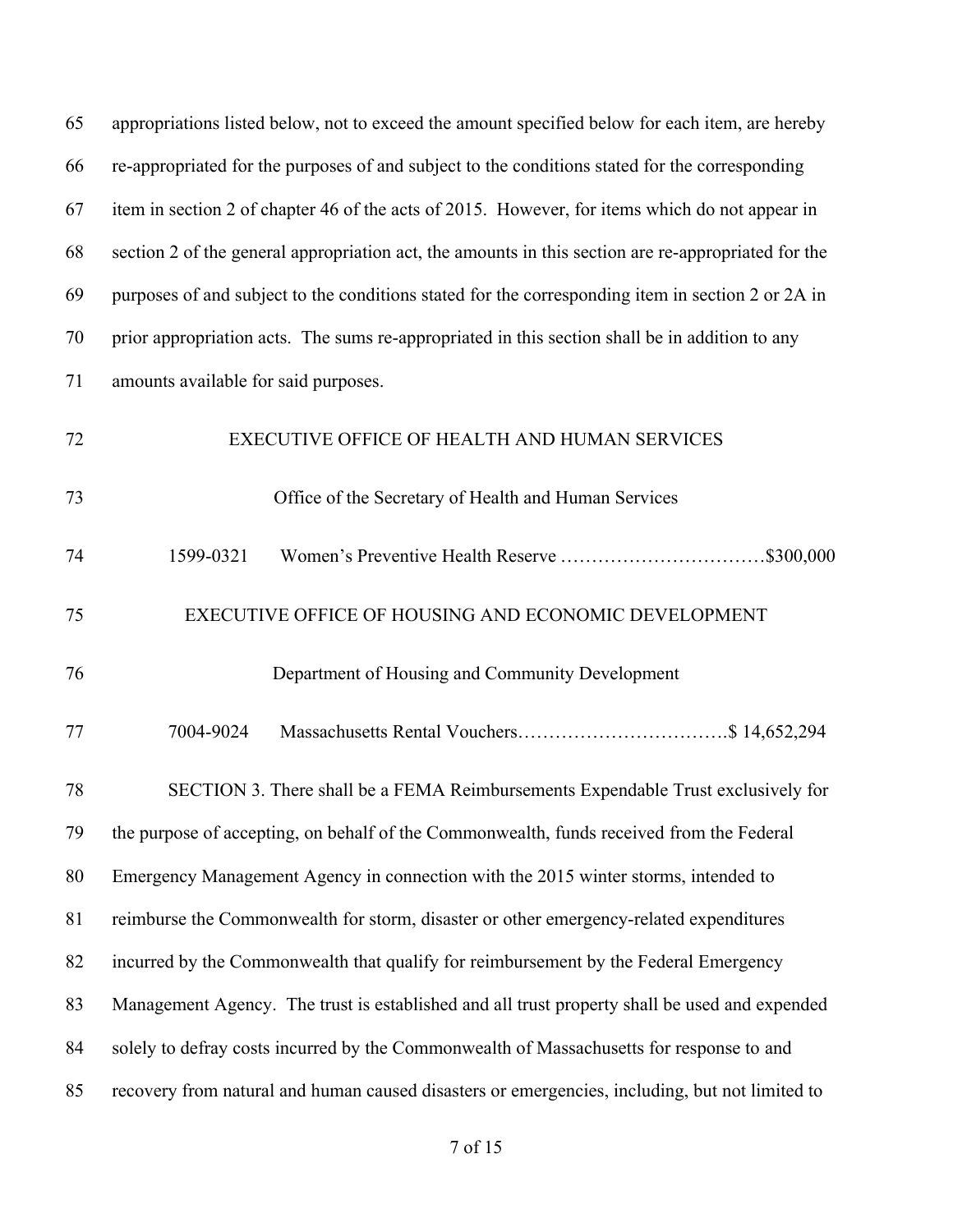the costs of personnel, equipment, supplies, or other assets whether provided by state agencies, purchased, or acquired through agreements with the federal government or other entities; provided further, funds may be expended for the enhancement of the Commonwealth's preparedness, response or recovery capabilities through the acquisition of equipment, supplies, or systems or the preparation of plans; provided further, funds may be expended for payment to the Federal Emergency Management Agency when required as the result of disaster assistance grant management activities. The Comptroller shall deposit funds received by the Commonwealth for the 2015 winter storms from the Federal Emergency Management Agency into this trust. The secretary of administration and finance or her designee shall administer the trust. The trust shall not be subject to appropriation. The unexpended balance in the trust at the end of a fiscal year and shall not revert and shall be available for expenditure in subsequent years. No expenditure made from the trust shall cause the trust to become deficient at any point. SECTION 4. Subsection (a) of section 2MMMM of chapter 29 of the General Laws, as so appearing, is hereby amended by adding the following sentence:- Amounts credited to the fund shall not be subject to further appropriation and monies remaining in the fund at the end of a fiscal year shall not revert to the General Fund. SECTION 5. Section 11 of chapter 61A of the General Laws, as so appearing, is hereby amended by striking out, in lines 10 to 11, inclusive, the words, ", prior to January first of each year,." SECTION 6. Said section 11 of said chapter 61A, as so appearing, is hereby further

following words:-April 1.

of 15

amended by striking out, in line 17, the words "February first" and inserting in place thereof the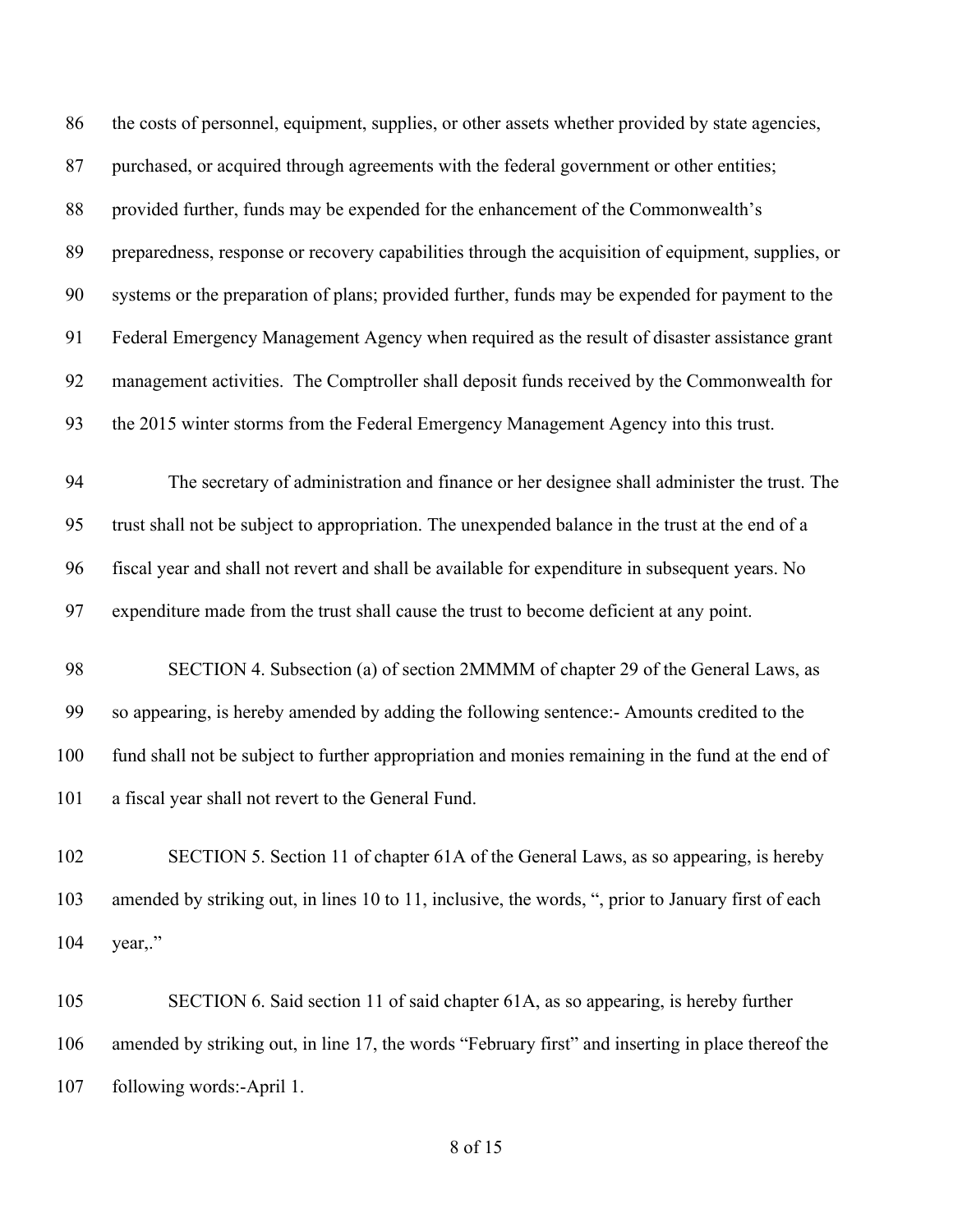- SECTION 7. Sections 66 to 73, inclusive, of chapter 94 of the General Laws are hereby repealed.
- SECTION 8. Sections 303A to 303E, inclusive, of chapter 94 of the General Laws are hereby repealed.
- SECTION 9. Section 87CC of chapter 112 of the General Laws, as so appearing, is hereby amended by striking out the last sentence.
- 114 SECTION 10. Chapter 120 of the General Laws, as so appearing, is hereby amended by striking out section 16 and inserting in place thereof the following section:-

 Section 16. Every person committed to the department until the age of 18 as a delinquent child, if not already discharged, shall be discharged when he reaches his eighteenth birthday. Every person committed to the department until the age of 19 as a delinquent child, if not already discharged, shall be discharged when he reaches his nineteenth birthday. Every person committed to the department until the age of 20 as a delinquent child, if not already discharged, 121 shall be discharged when he reaches his twentieth birthday. Every person committed to the department until the age of 21 as a youthful offender, if not already discharged, shall be discharged when such person reaches his twenty-first birthday. The department may continue to have responsibility for any person provided for in this chapter under 22 years of age for the purposes of specific educational or rehabilitative programs, under conditions agreed upon by both the department and such persons terminable by either. Such services must be offered prior to the person's discharge date as provided herein; however, a person may request and the department shall consider any such request for the services described, for up to 90 days after person's effective date of discharge, even where the person has previously declined services or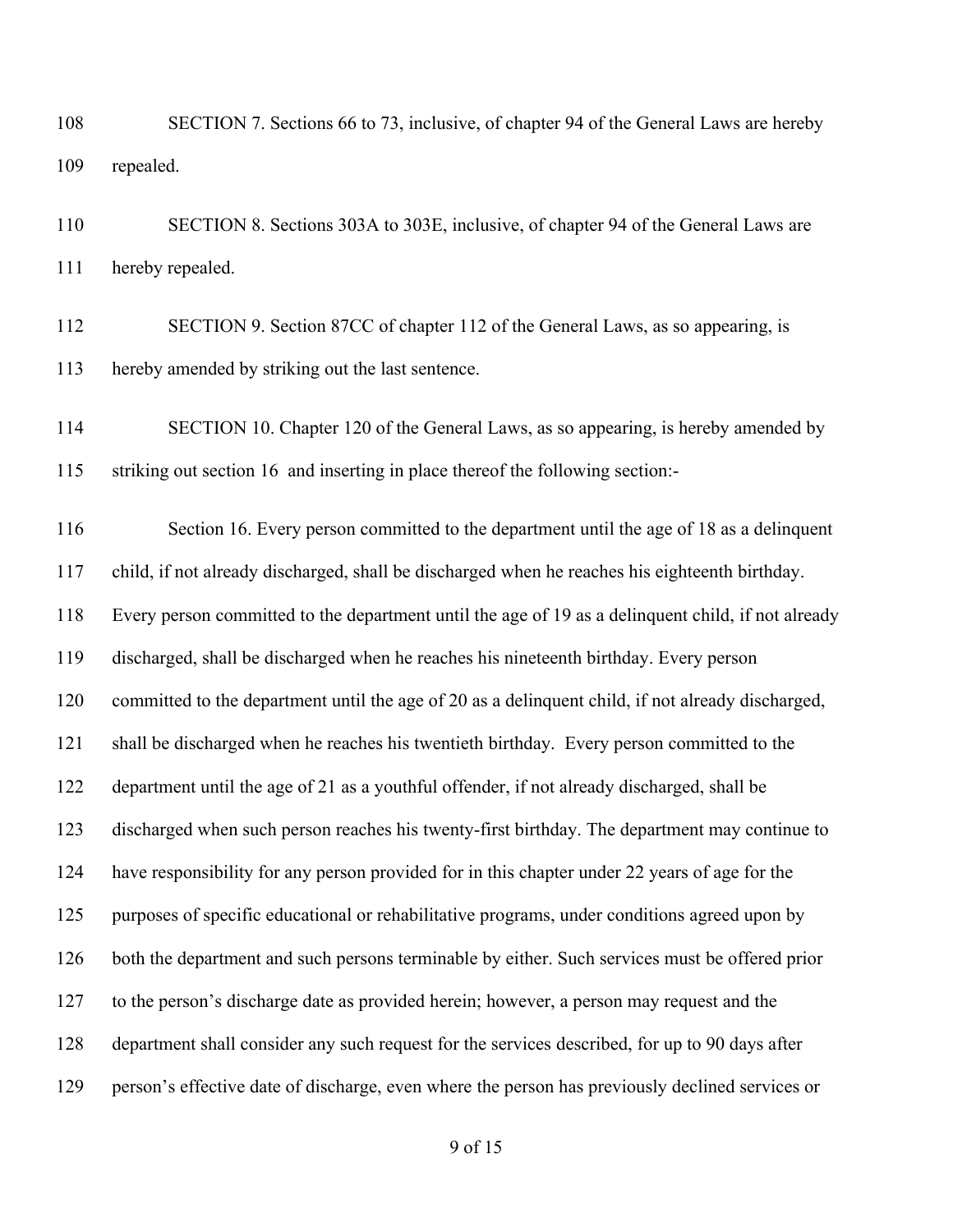services were terminated for non-compliance, and may reach agreement with the person,

 terminable by either, to provide the services described herein until such person attains the age of 22.

 SECTION 11. Section 46 of Chapter 151A of the General Laws, as so appearing, is hereby amended by striking out subsection (c) and inserting in place thereof the following subsection:

 (c) The department shall disclose, upon request, such information in the following circumstances:

(1) to any employer, information concerning the employer's record;

 (2) to any claimant or to the claimant's authorized agent, information concerning the claimant's own record;

 (3) to the heads of the departments of career services, transitional assistance, revenue, veterans' services, medical security and industrial accidents, information necessary in the performance of their official duties;

 (3  $\frac{1}{2}$ ) to the heads of governmental agencies who are partners in the Workforce Innovation and Opportunity Act, information necessary for the purpose(s) of complying with performance reporting requirements of the Workforce Innovation and Opportunity Act (Public Law 113-128);

 (4) to probation or parole officers working for a governmental agency, information necessary in the performance of their official duties;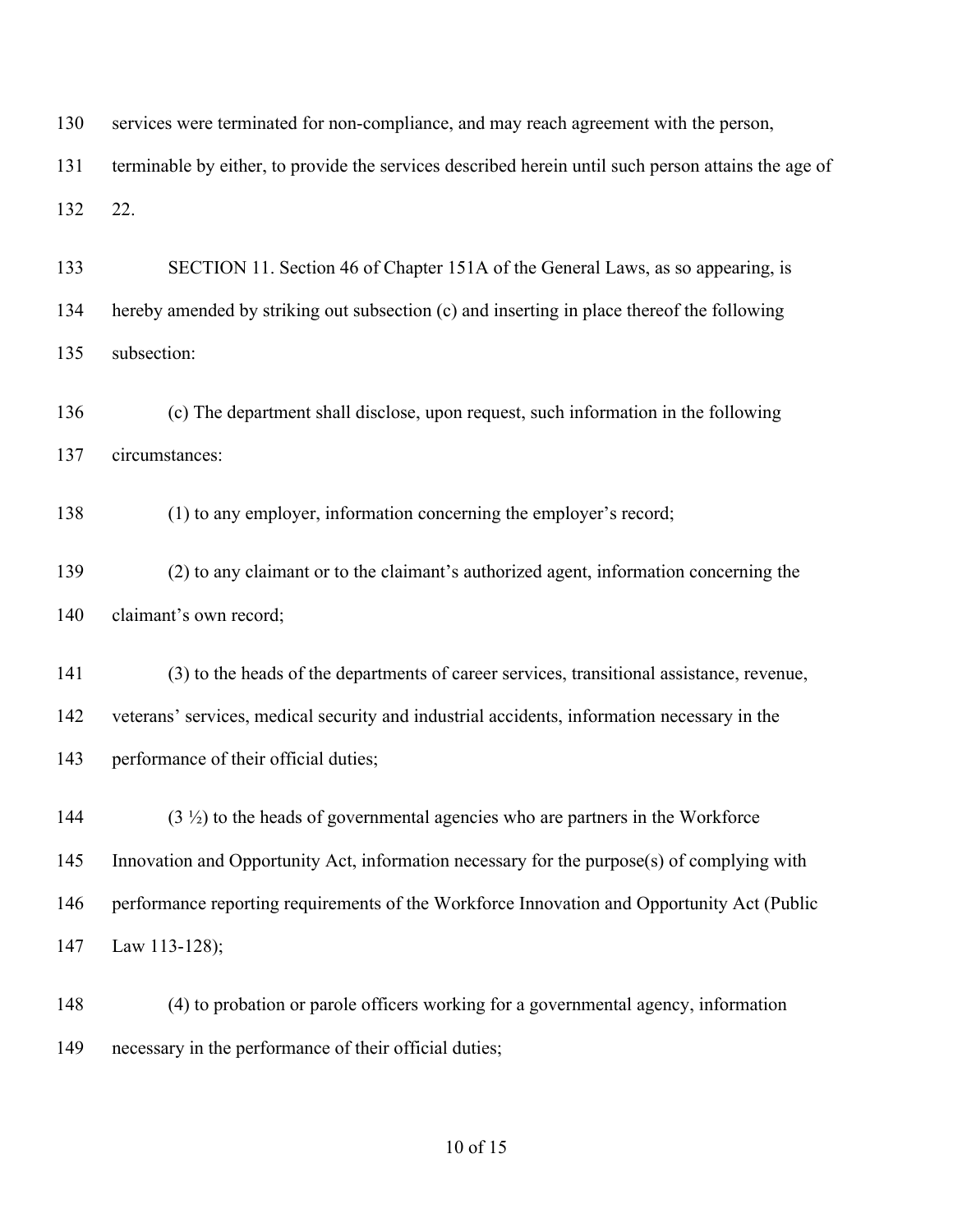(5) to the Internal Revenue Service of the United States Department of the Treasury, information necessary for purposes of the administration of federal unemployment taxes.

 (6) to the state police, including the state police violent fugitive arrest squad, and local police departments, identifying and locating information, upon request for the sole purpose of identifying and locating individuals wanted on default or arrest warrants. Only identifying information including, but not limited to, name, date of birth, all pertinent addresses, telephone number and social security number shall be made available to the state police and local police departments pursuant to this section.

 (7) to the commonwealth health insurance connector authority, information under an interagency agreement for the administration and enforcement of chapter 176Q.

160  $(7 \frac{1}{2})$  to the executive office of health and human services, information under an interagency agreement for the administration and enforcement of paragraph (4) of subsection (a) of section 69 of chapter 118E.

 SECTION 12. Item 7010-0060 of section 2 of chapter 165 of the acts of 2014 is hereby amended by striking out the words "and provided further, funds from this item shall be available 165 for expenditure through June 30, 2017", and inserting in place thereof the following words: -; provided further, that not less than \$3.2 million shall be expended by the department to provide school districts with grant funding based on the enrollment of students in grades 6-12, for the purchase of evidence-based opioid prevention curricula programs and training materials identified by the Department as being successful in delaying, preventing and reducing opioid use among youth in middle and high schools; provided further, that funds may be expended from this item for the purchase of such curricula programs and training materials and for the Department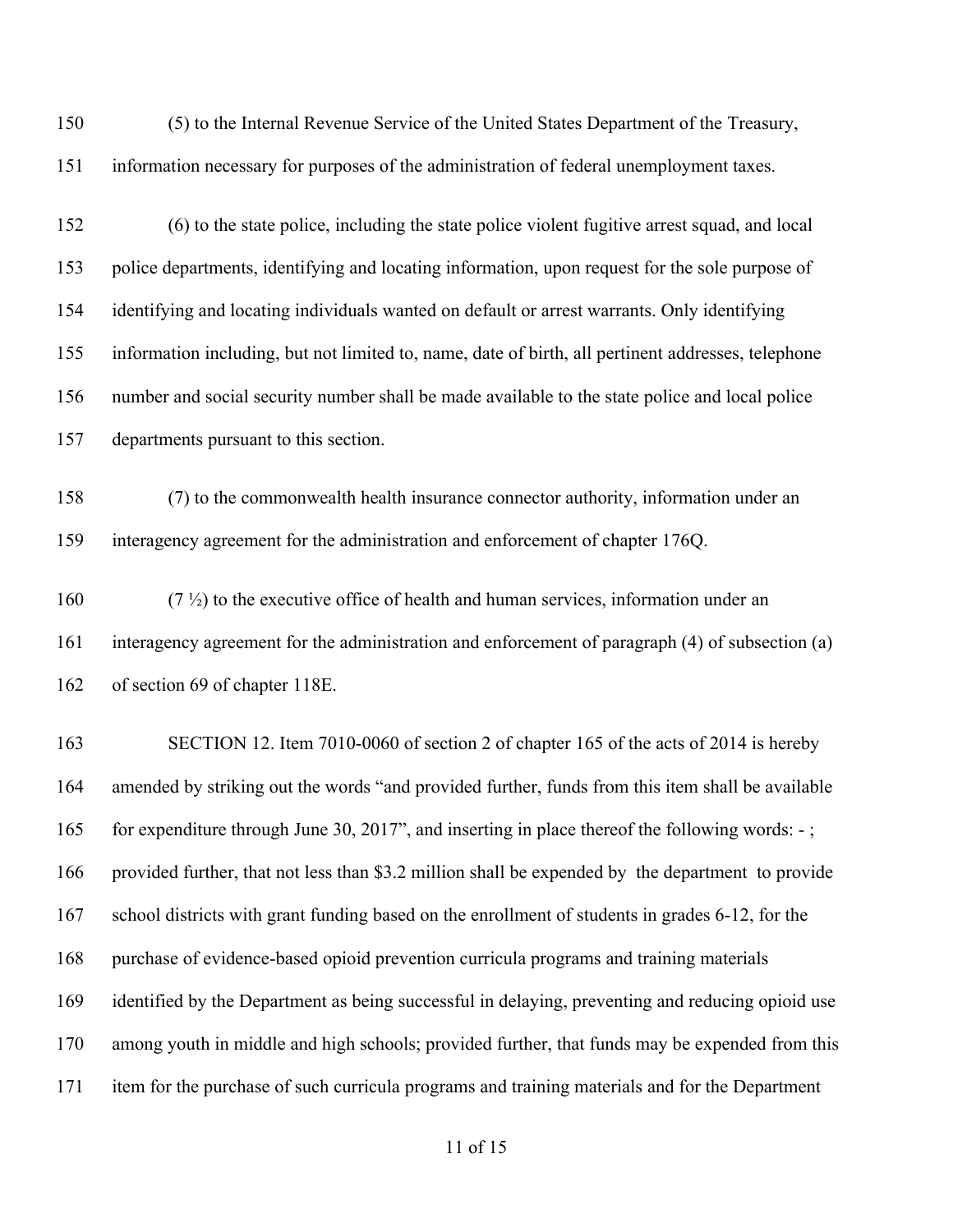to conduct training and technical assistance to school districts on developing and implementing opioid prevention programs so identified by the Department; and provided further, funds from this item shall be available for expenditure through June 30, 2018.

 SECTION 13. Item 4000-0321 of said section 2 of said chapter 46 is hereby amended by inserting, after the words "state accounting system," the following words:- provided further, that 177 after providing payments due in accordance with the terms of the contingency contracts, the office may use available funds to support special MassHealth projects that will receive enhanced federal revenue opportunities, including MassHealth eligibility operations and systems enhancements that support reforms and improvements to the MassHealth programs; provided further, that any enhanced federal financial participation received for these special projects, including the Implementation Advanced Planning Document or other eligibility operations and systems enhancement that support reforms and improvements to the MassHealth program shall be deposited into this account;.

 SECTION 14. Item 4590-0918 of said section 2 of said chapter 46 is hereby amended by striking out the words "may expend not more than \$14,000,000" and inserting in place thereof the following words:- may expend not more than \$18,000,000.

 SECTION 15. Said section 2 of said chapter 46 is hereby amended by striking out item 5046-0005 and inserting in place thereof the following item:

 5046-0006 For adult mental health community-based placements; provided, that funds shall be used to expand community-based placements for discharge ready individuals currently in the department's continuing care facilities; and provided further, that the annualized cost of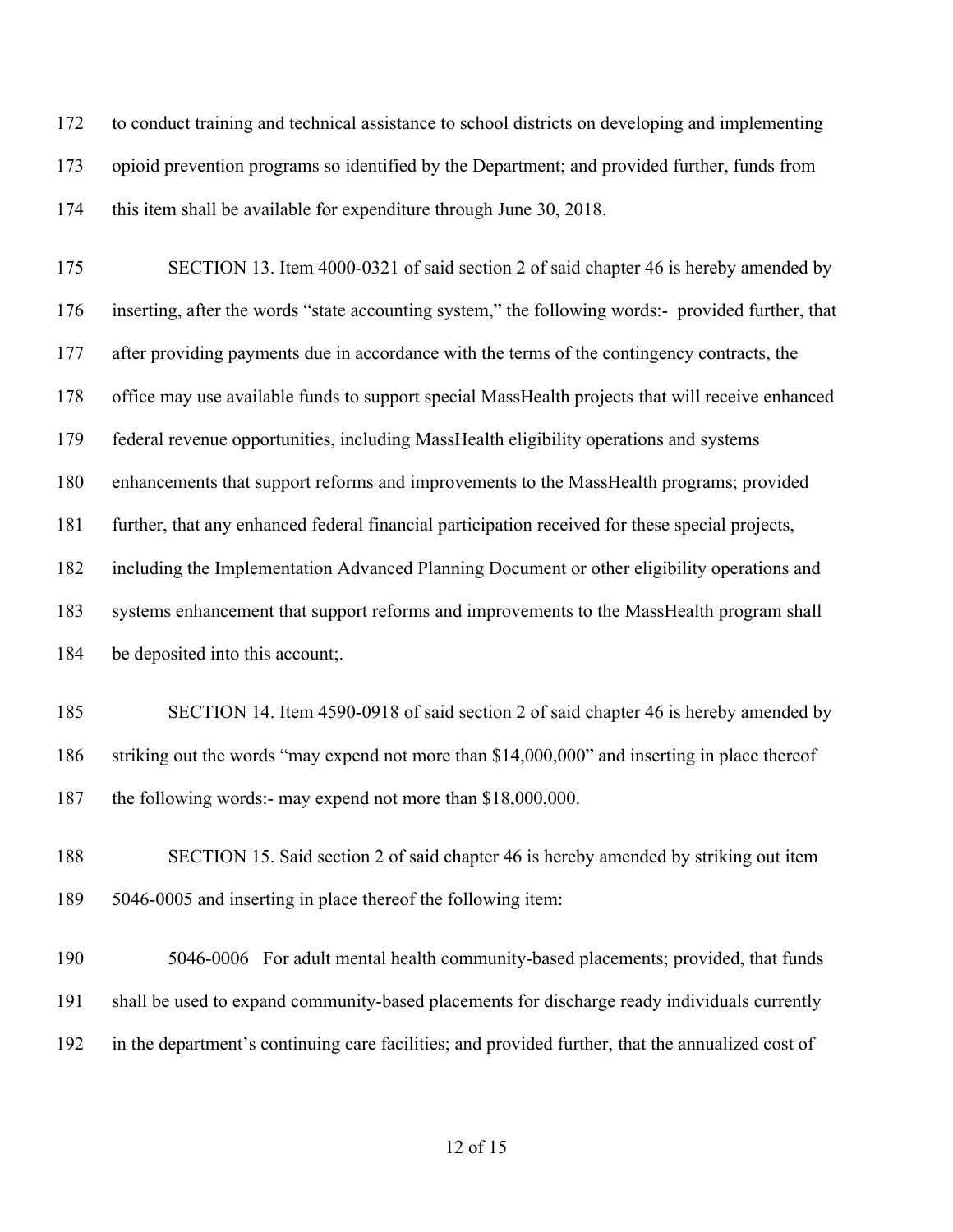these placements in fiscal year 2017 shall not exceed the amount appropriated in this item \$4,000,000

Community First Trust Fund.... 100%

 SECTION 16. Item 7004-0101 of said section 2 of said chapter 46 is hereby amended by inserting after the words, "personnel or administrative costs" the following words:- other than the direct costs associated with the coordination and placement of homeless families in hotels and motels used as overflow shelter capacity and oversight of hotel/motel compliance with State requirements.

 SECTION 17. Item 7004-0108 of said section 2 of said chapter 46 of the acts of 2015 is hereby amended by inserting after the words, "amounts appropriated herein," the following words:- ; provided further, that the secretary of housing and economic development may transfer funds for identified deficiencies between items 7004-0101 and 7004-0108;.

 SECTION 18. Item 8900-0011 of said section 2 of said chapter 46 is hereby amended by inserting after the words, "state accounting system," the following words:- ; and provided further, that the commissioner of correction may allocate year-end net profits to the cost of the drug, substance abuse and rehabilitative programming.

 SECTION 19. Item 8900-0021 of section 2B of said chapter 46 is hereby amended, by inserting after the words, "services provided by inmates," the following words:- ; provided, that the commissioner of correction may allocate year-end net profits to the cost of the drug, substance abuse and rehabilitative programming.

### of 15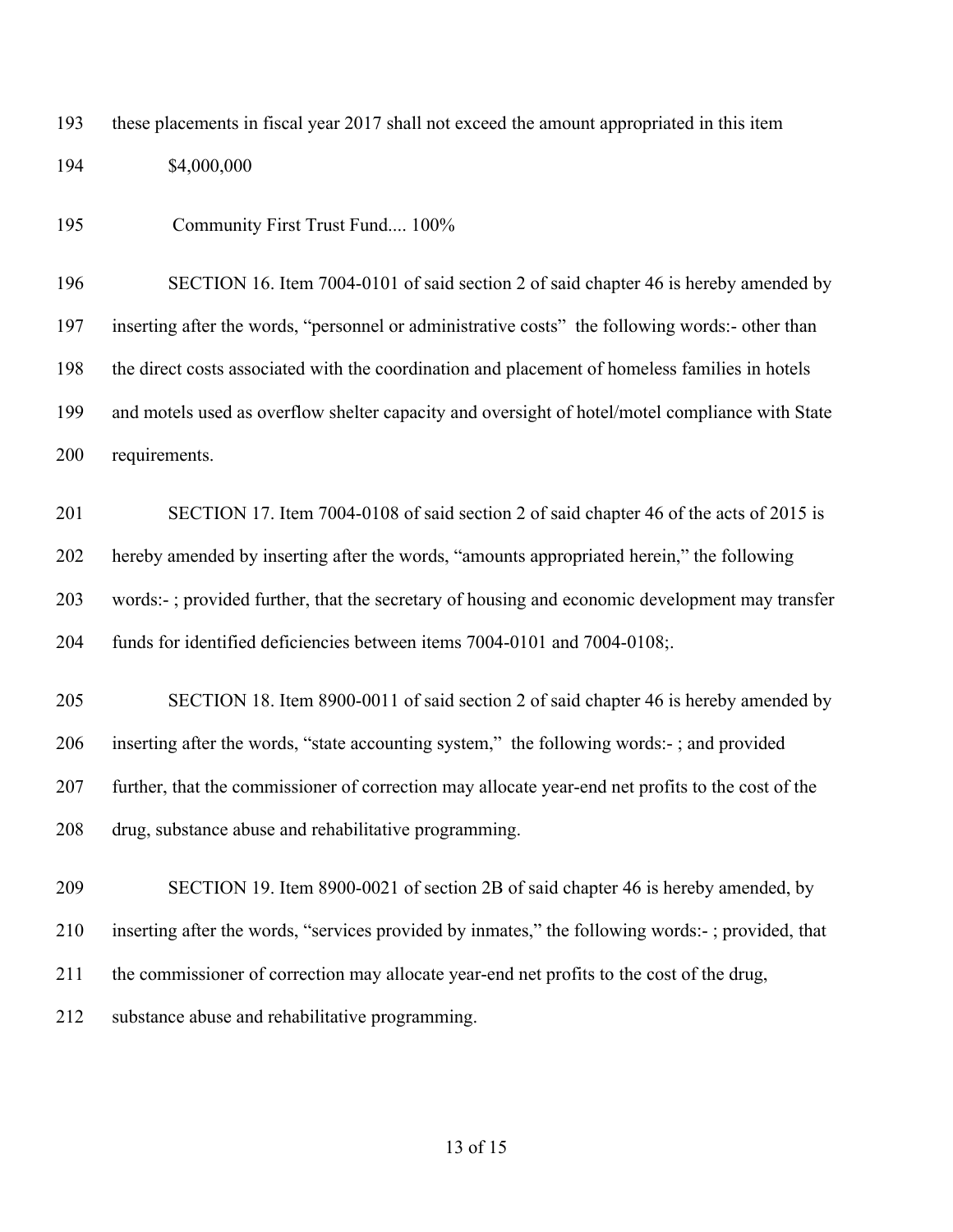SECTION 20. Item 1595-6368 of section 2E of said chapter 46 is hereby amended by striking out the figure, "\$365,025,340" and inserting in place thereof the following figure:- \$337,468,038.

 SECTION 21. Section 151 of said chapter 46 is hereby amended by striking out the fifth and sixth sentences of subsection (a) and inserting in place thereof the following 3 sentences:- The tax amnesty program shall apply to returns due on or before December 31, 2015. In the case of taxpayers otherwise coming into compliance with tax obligations pursuant to the amnesty, unless the commissioner determines that the taxpayer has acted with fraudulent intent, the commissioner may apply limited look-back periods for unfiled returns, not to exceed 4 years. The scope of the tax amnesty program, including the particular tax types, periods covered, and the applicability of the look-back periods, shall be determined by the commissioner.

 SECTION 22. Said section 151 of said chapter 46 is hereby further amended by striking out, in clause (1) of subsection (c), the words, "for any tax period beginning before January 1, 2014," and inserting in place thereof the following words:- on or before December 31, 2015.

 SECTION 23. Section 54 of chapter 119 of the acts of 2015 is hereby amended by striking out the words, "March 1," and inserting in place thereof the following words:- November 1.

 SECTION 24. Notwithstanding any general or special law to the contrary, the secretary of health and human services, with the written approval of the secretary of administration and finance, may authorize transfers of surplus among items 4000-0320, 4000-0430, 4000-0500, 4000-0600, 4000-0640, 4000-0700, 4000-0875, 4000-0880, 4000-0885, 4000-0940, 4000-0950, 4000-0990, 4000-1400, 4000-1420 and 4000-1425 of chapter 46 of the acts of 2015, as amended,